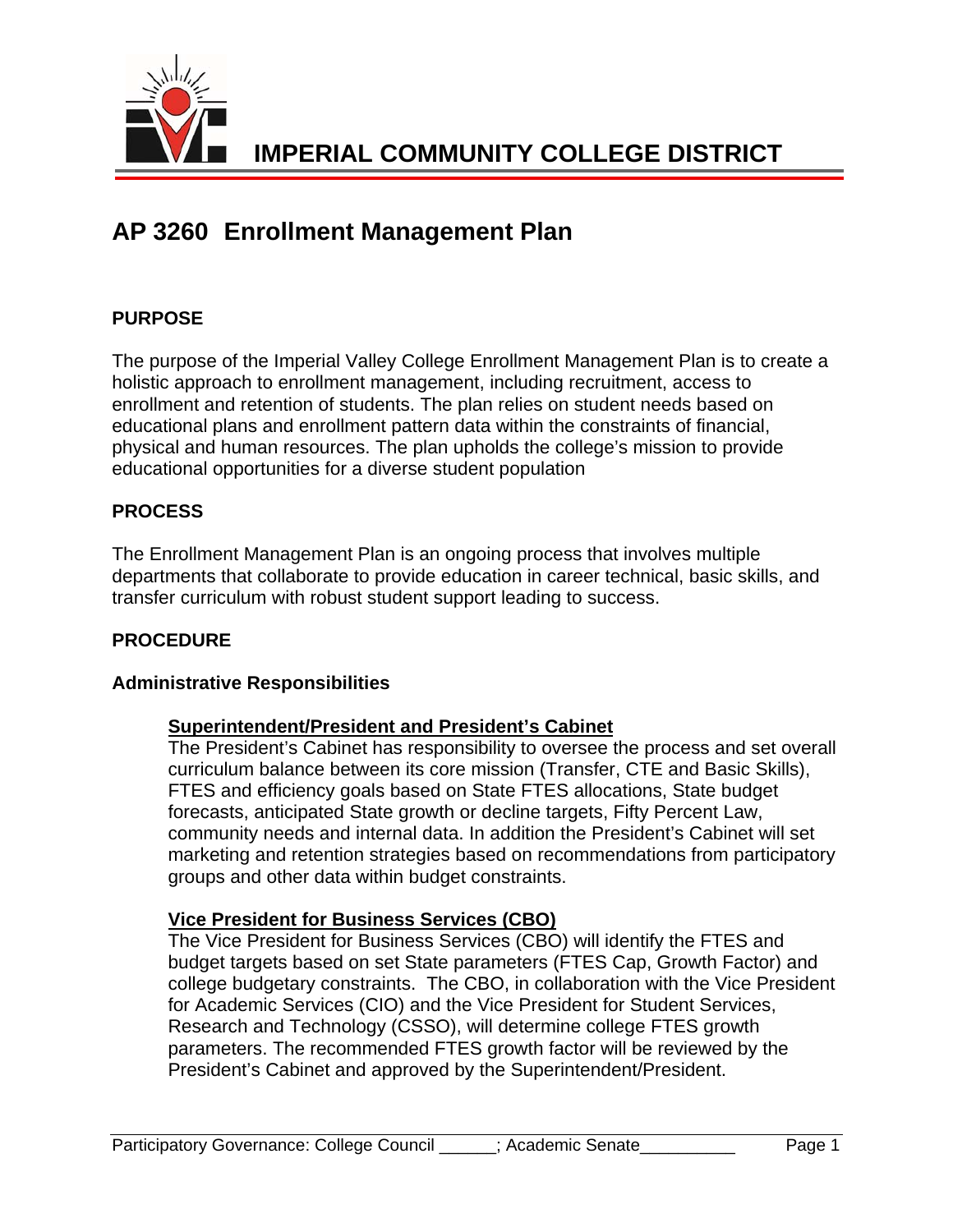# **Vice President for Student Services, Research, and Technology (CSSO)**

The CSSO will establish collaborative processes to determine student need based on education plans, assessment findings, advisement data and research as outlined in the Student Success Act and Student Services Plan. The CSSO will approve the Student Services Plan. The CSSO will meet with the CIO prior to each schedule development period to conduct an analysis of need and the college's ability to meet student demand.

# **Vice President for Academic Services (CIO)**

The CIO will collaborate with the Instructional Council and other academic personnel to develop a schedule based on CBO and Student Services recommendations and other college data. The CIO will facilitate the schedule development to create a balanced schedule (day, evening, alternative delivery) within the constraints of faculty, facility and budget resources. The CIO will monitor the development of the schedule and registration processes, adjusting the schedule to align with set FTES/efficiency/budget parameters on an ongoing basis during the registration period.

## **Administrative Dean of Human Resources (CHRO)**

The Administrative Dean of Human Resources (CHRO) will calculate the Faculty Obligation Number (FON) based on the State formula and collaborate with the CIO, CSSO and CBO to establish the college's FON internal target based on student need, faculty resource need, state funding, categorical training, student support programs, collective bargaining contracts, reassigned time, college mission and community needs. The CRO will collaborate with the CIO and CSSO in the recruitment for human resources in order to implement the targeted Enrollment Management Plan as defined when appropriate.

## **Enrollment Management and Schedule Development Timeline**

- 1. After the release of the annual state budget, the President's Cabinet is responsible for establishing enrollment management parameters for the next fiscal year including, but not limited to:
	- a. The overall core curriculum balance between basic skills, career technical and transfer curriculum
	- b. Budget targets based on state FTES allocations, state budget forecasts, anticipated state growth/decline targets, district budget projections, the fiftypercent law, and internal data.
	- c. The FTES goals based on state FTES allocations, anticipated state growth/decline targets, the fifty-percent law, budget targets, and internal data.
	- d. Marketing and retention strategies based on recommendations from participatory groups, internal data, and budget constraints.
	- e. Adjustments may be made based on the Chancellor's Office Budget Workshop or Budget Analyst Reports.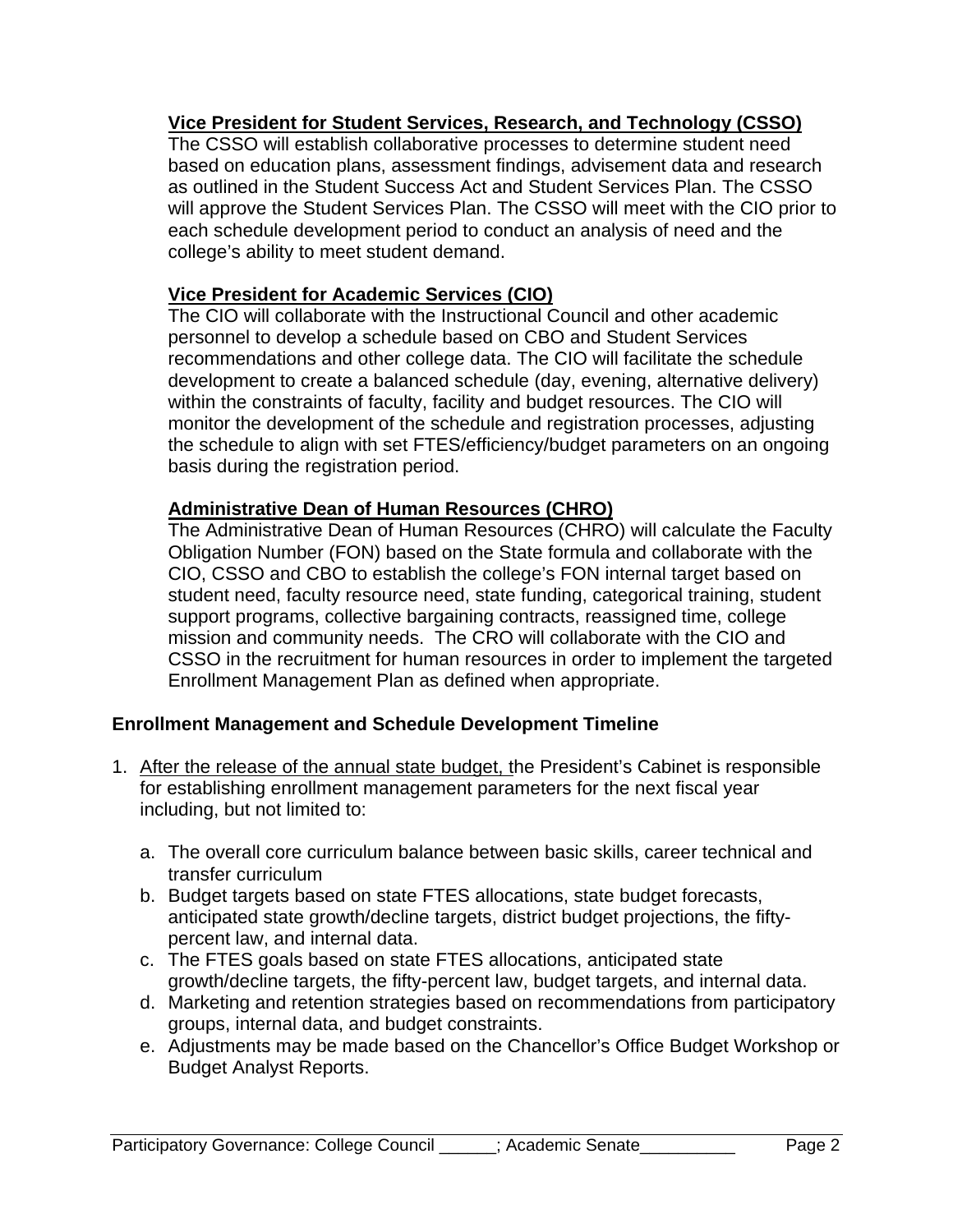- 2. On or before June 30<sup>th</sup> of each year, prior to the adoption of the Tentative Budget, and after adoption by the President's Cabinet, the enrollment management parameters or targets shall be communicated to the campus.
- 3. Beginning each schedule development cycle, the Enrollment Management Task Force, co-chaired by the CIO and CSSO, meets to review recommendations from Student Services and reach consensus on schedule parameters based on the recommendations, FTES targets, faculty and facility availability and budgetary constraints determined in step 1.
- 4. Annually, the CSSO ensures the completion of the Student Services Enrollment Needs Report based on education plans, assessment findings, advisement data, and research as outlined in the Student Services Act.
	- a. On or before November 1<sup>st</sup> each year, the Report is forwarded, discussed, and validated with the CIO.
- 5. On or before February 1st of each year, the CIO collaborates with the Instructional Council and other academic personnel to develop an annual schedule based on
	- a. CBO's targets
	- b. CSSO's recommendations
	- c. Delivery balance; i.e. day, evening, alternative delivery mode
	- d. Constraints of resources: faculty, facility, and fiscal
	- e. Other college data.
- 6. On or before the fourth (4<sup>th</sup>) week of each semester, the Enrollment Management Task Force conducts an evaluation and debriefing to review the efficiency and effectiveness of the Enrollment Management Process, make adjustments as needed, and communicate its findings to the Task Force co-chairs, CIO and CSSO.
- 7. On or before March 1<sup>st</sup> of each year,
	- a. The CIO, CBO and CSSO meet to evaluate and analyze data to determine if the academic-year schedule met established targets for FTES, efficiency, curriculum, and budgetary constraints.
	- b. Full-time faculty select their summer and fall course load and overload and tentatively select the winter and spring course load and overload.
- 8. On or before March  $15<sup>th</sup>$  of each year,
	- a. The part-time faculty selects courses for summer and fall prior to March 15<sup>th</sup> of each year.
	- b. Unselected courses may be offered to full-time faculty at the discretion of the CIO.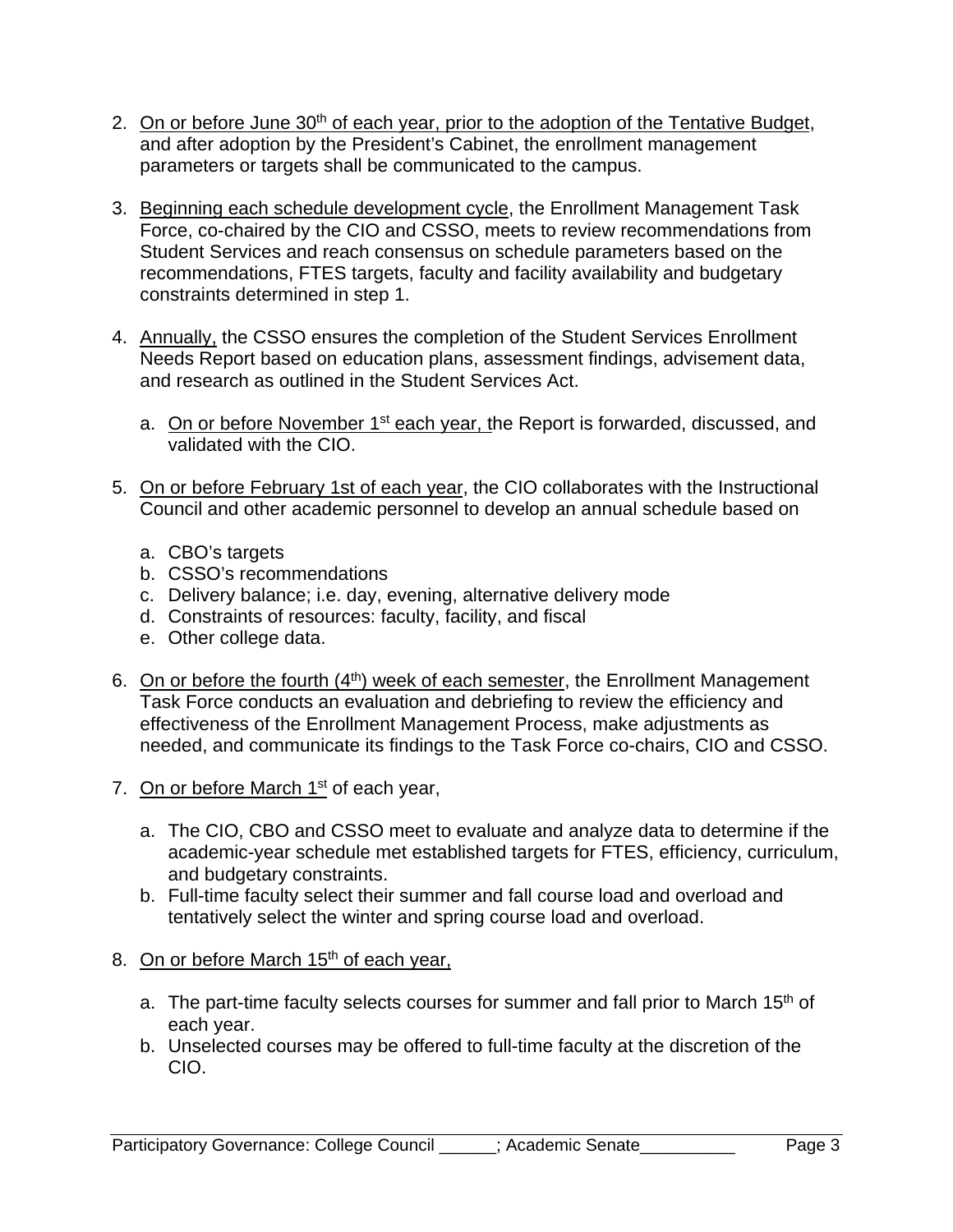- c. All courses not selected by full- time faculty will be considered as courses taught by part-time faculty or new faculty in order to complete the budget development process.
- d. The CIO retains the Right of Assignment to ensure courses offered meet student demand and other parameters/targets.
- 9. On or before the 13<sup>th</sup> week of the semester, the following semester's schedule will be made public.
	- a. Based on student and institutional need, the fall, winter, spring and summer course schedule will be viewed as tentative and adjusted if necessary by the second month of each preceding term (September for Winter and Spring, March for Fall and Summer)
- 10. During each registration period, the CIO and CSSO jointly monitor the enrollment data make adjustments to the schedule based on
	- a. Student demand
	- b. Faculty and facility availability
	- c. Budgetary constraints.
- 11. During each registration period, enrollment and registration reports will be made available to the President's Cabinet, Instructional and Student Service Councils on a regular basis.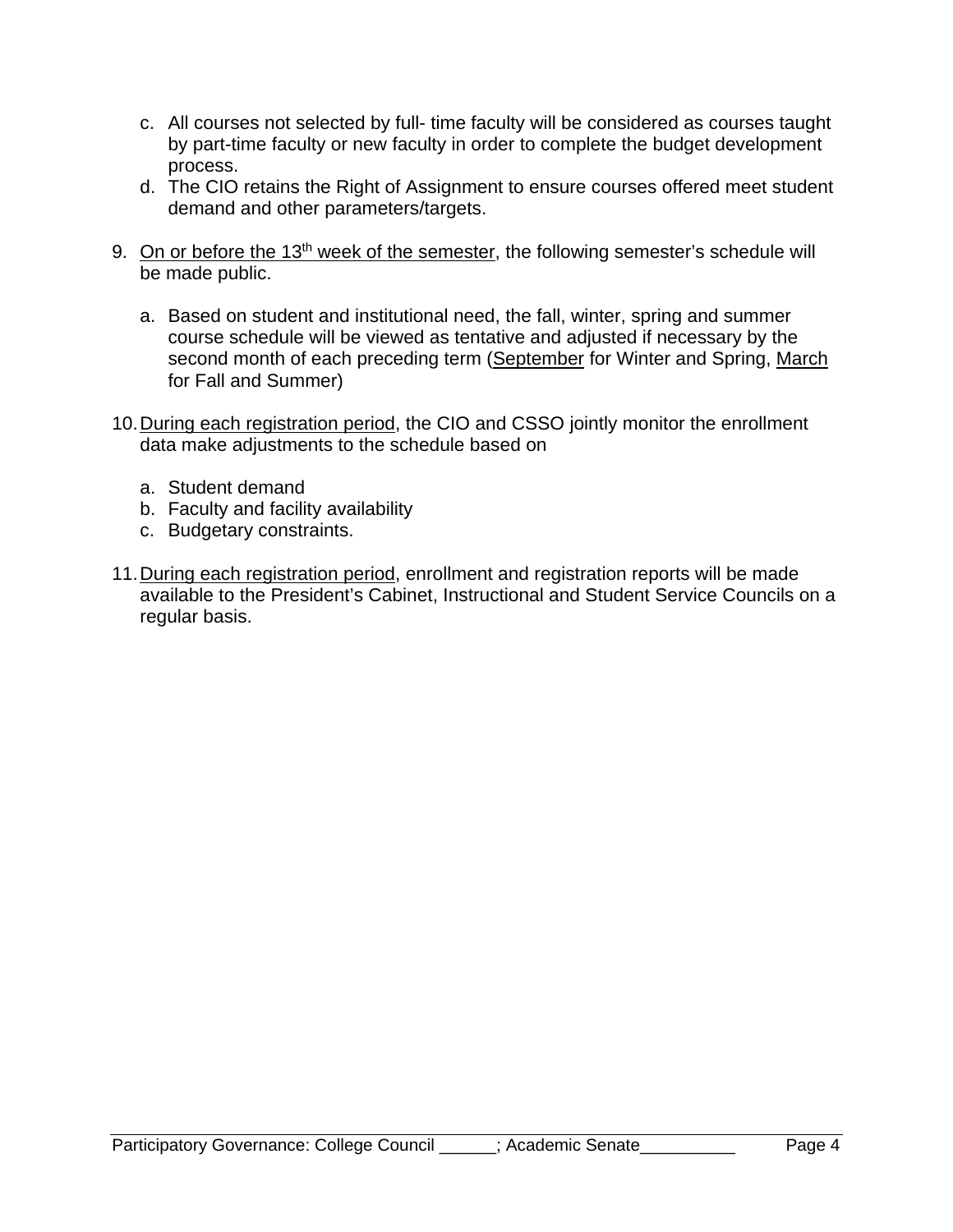# **IMPERIAL VALLEY COLLEGE ENROLLMENT MANAGEMENT PROCESS CYCLE**